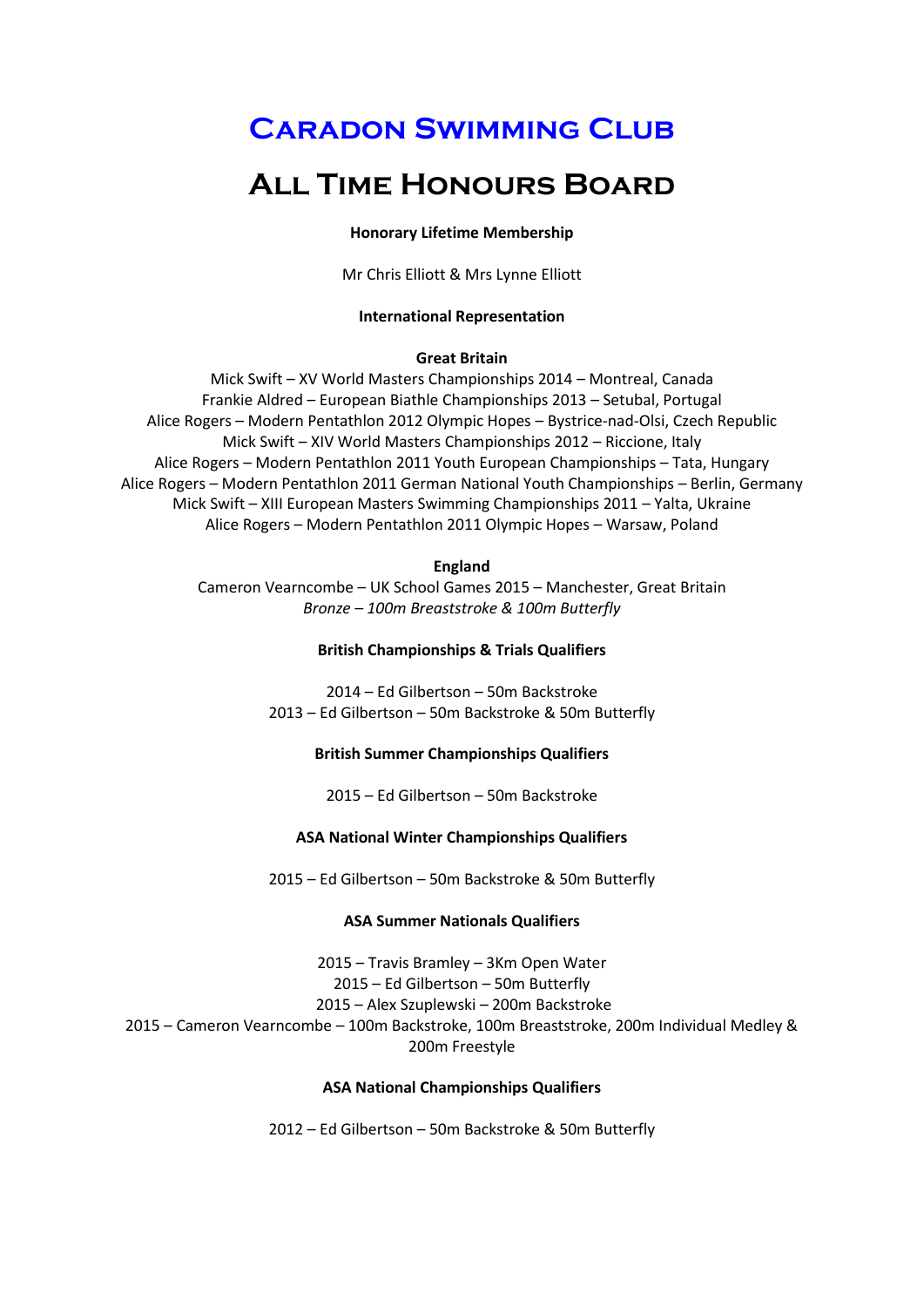## **ASA National Youth & Senior Championships Qualifiers**

– Ed Gilbertson – 50m Backstroke – Ed Gilbertson – 50m & 100m Backstroke – Ed Gilbertson – 100m Backstroke – Rebekah James – 4 x 100m Freestyle Relay

## **EFDS National Para-Swimming Champions**

Matt Clowes **Cameron Vearncombe** 

## **EFDS National Para-Swimming Medallists**

Matt Clowes Cameron Vearncombe

## **ASA Senior Age Group & Masters National Champions**

Emma Bryant Vicki Buck Sally Carter

Samantha Crosby Caroline Fox Amanda Losasso

Hannah Read Alice Rogers

## **ASA Senior Age Group & Masters National Long Course Medallists**

Emma Bryant Vicki Buck Sally Carter Samantha Crosby

Josh Dobson Caroline Fox Ed Gilbertson Steven Harris

Amanda Losasso Steven Sims Mick Swift

#### **ASA Senior Age Group & Masters National Short Course Medallists**

Emma Bryant Vicki Buck

Caroline Fox Ed Gilbertson Amanda Losasso Mick Swift

#### **ASA South West Regional Champions**

Travis Bramley **Cameron Vearncombe** 

# **ASA South West Regional Championship Medallists**

Sally Carter Matt Clowes Cameron Vearncombe

Ed Gilbertson Rebekah James

#### **Cornwall County ASA Record Holders**

Vicki Buck Emma Bryant Sally Carter Samantha Crosby Josh Dobson

Caroline Fox Ed Gilbertson Keith Haynes Steven Harris Amanda Losasso Hannah Read Alice Rogers Steven Sims Mick Swift